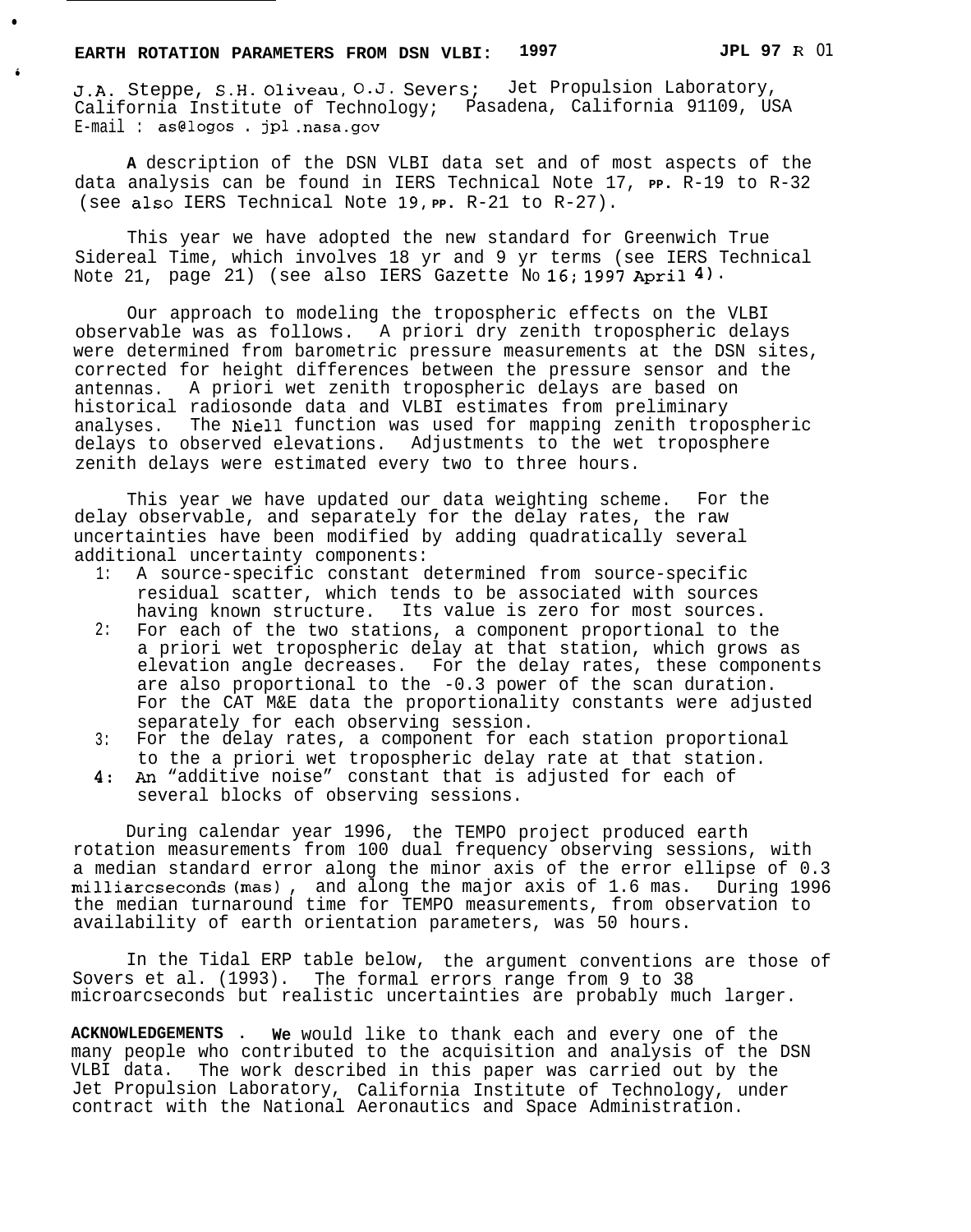Technical description of solution JPL 97 R 01

| $1 - \text{Technique}:$        | VLBI             |
|--------------------------------|------------------|
| 2 - Analysis Center:           | JPL              |
| 3 - Software used:             | MODEST           |
| 4 - Data span:                 | Ott 78 - Mar 97  |
| 5 - Celestial Reference Frame: | RSC(JPL) 97 R 01 |
|                                |                  |

●

I

a - Nature: extragalactic

- b Definition of the orientation: The Right Ascension and Declination of OJ 287 (0851+202) and the Declination of CTD 20 (0234+285) were held fixed at the values specified in RSC(IERS)94 C 01.
- 6- Terrestrial Reference Frame: SSC(JPL) 97 R 01
	- a Relativity scale: LET (TDT=geocentric with IAT) The relativity model used is essentially equivalent to the "consensus model" described by Eubanks.
	- b-Velocity of light: 299 792 458 m/s
	- c-Geogravitational constant: 3.9860 0448 \*1O\*\*14 m\*\*3\*s\*\*-2
	- d-Permanent tidal correction: Yes
	- e-Definition of the origin, and
	- f-Definition of the orientation:
		- Six constraints were applied to the nine coordinates (at epoch 1993.0) of DSS 15, DSS 45, and DSS 65, such that if a seven parameter transformation (3 translations, 3 rotations, 1 scale) between the JPL 1997-1 and ITRF-93 systems were estimated by unweighed least squares applied to the coordinates of DSS 15, 45, and 65, then the resulting 3 translation and 3 rotation parts of the transformation would be zero while the scale could be nonzero and unknown in advance of computing the catalog. (When expressed as the dot product of a nine dimensional unit vector with the nine station coordinates, each constraint is assigned an a priori standard deviation of 5 mm; this does not affect the resulting coordinates but does affect the calculated formal errors, giving them a more spherical distribution than would result if either very large or very small a priori standard deviations were used.)
	- 9- Reference epoch: 1993.0
	- h-Tectonic plate model: ITRF-93 plus adjustments
	- i-Constraint for time evolution: Three-dimensional site velocities were estimated for each of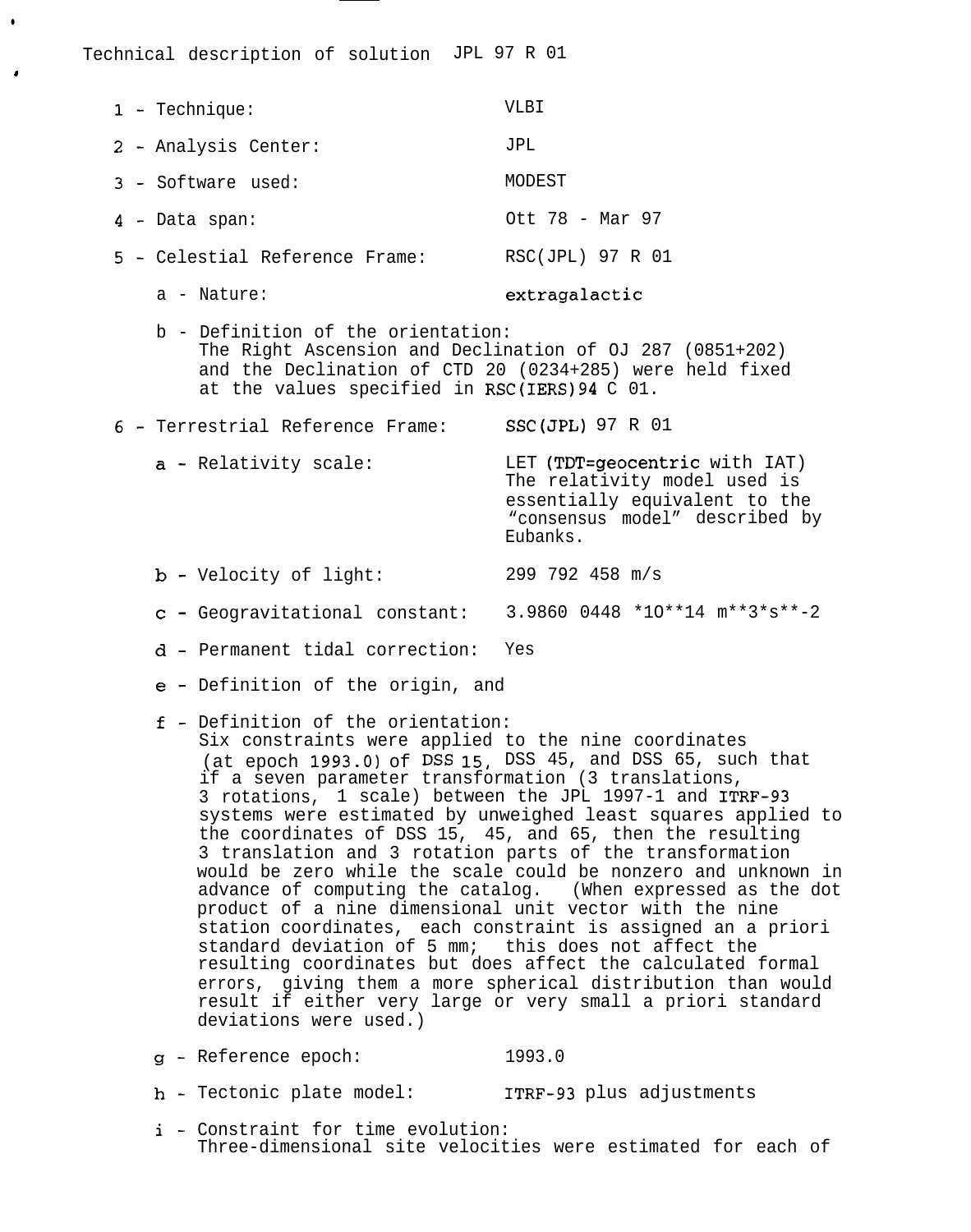\*

I

**JPL . NASA's Deep Space Network operates radio telescopes in three complexes: in Australia, Spain, and the** USA (California) . VLBI data collected from these sites by JPL between 1978 and 1997 were analyzed for celestial and terrestrial frames and earth rotation parameters, and reported as JPL 97 R 01. The celestial frame gives coordinates for 287 radio sources and is tied to RSC(IERS) 94 C 01 through three coordinates of two sources. The terrestrial frame gives station coordinates and The terrestrial frame gives station coordinates and velocities for 10 stations in 3 sites, and is tied to ITRF-93 in both location and velocity using one station in each site. The analysis gives a time series EOP(JPL)97 R 01 containing the UTO-UTC and Variation of Latitude of a baseline vector at a frequency of two measurements per week. Additional earth rotation information is provided in estimated corrections to precession, obliquity rate, celestial pole offsets at epoch, 23 coefficients of nutation terms, and 40 coefficients of a parametric model for the nearly-diurnal and nearly-semidiurnal tidal frequency variations of UT1 and polar motion.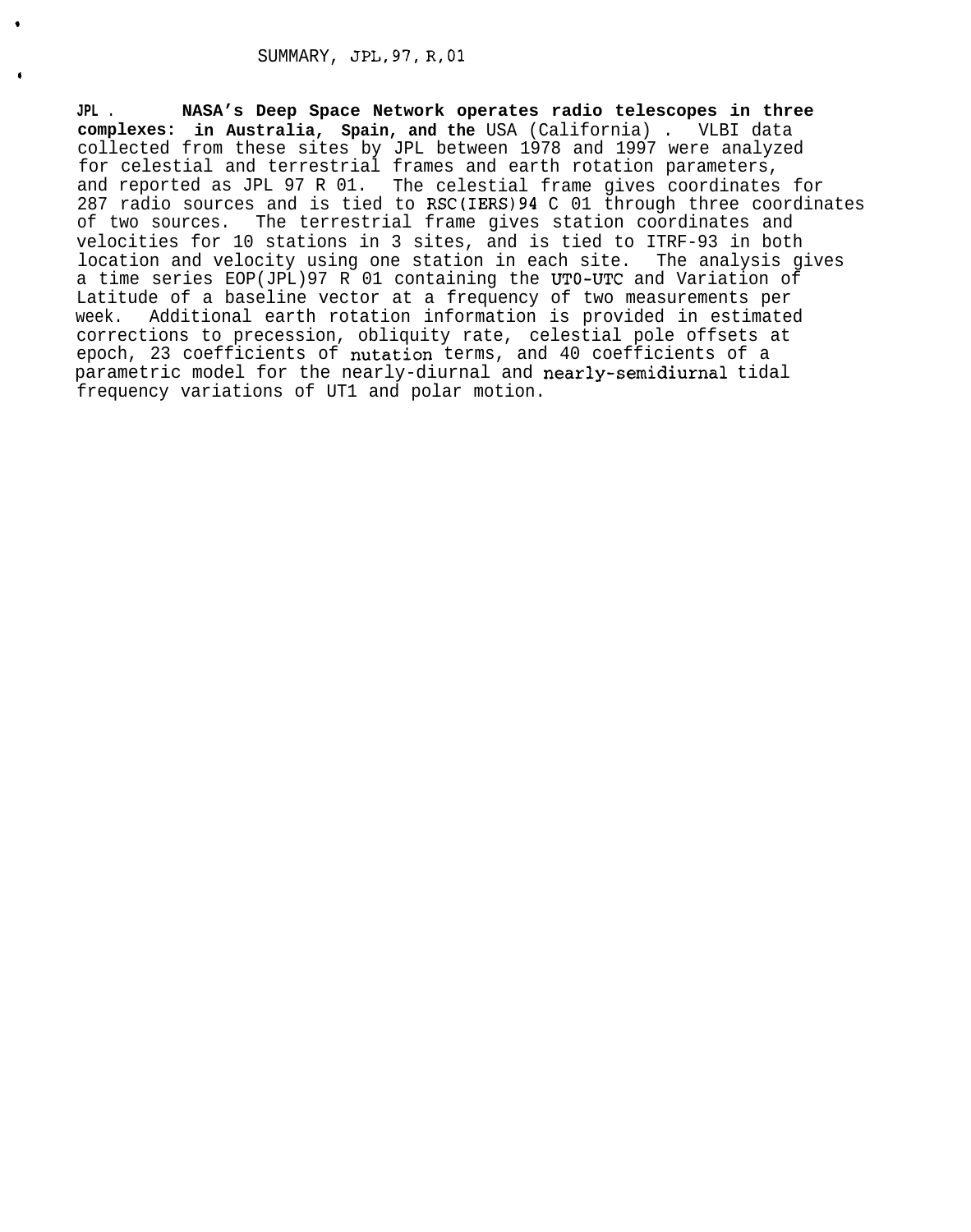## DEEP SPACE NETWORK VLBI RADIO SOURCE POSITIONS FROM REFERENCE FRAME JPL 1997-1 IN THE IERS 1993 FORMAT

| IAU name Alt. name     |       | Right ascension  | Declination   | RA error                                                                                | Dec error | Corr.  | Mean | First | Last |     | No. Delay | Rate |
|------------------------|-------|------------------|---------------|-----------------------------------------------------------------------------------------|-----------|--------|------|-------|------|-----|-----------|------|
|                        | hr mn | s ec             | dg mn arc sec | time sec                                                                                | arc sec   | RA-Dec | MJD  | MJD   | MJD  | Sns | Obs       | Obs  |
| 0003-066 0003-066      |       |                  |               | 0 6 13.89288932 - 6 23 35.3341077 0.00000785 0.0001871 -0.1752 49024.6 48196.3 50054.3  |           |        |      |       |      | 51  | 109       | 109  |
| 0007+171 GC 0007+17    |       |                  |               | 0 10 33.99061875 17 24 18.7614339 0.00001061 0.0001847 -0.2580 49109.8 48196.4 49791.1  |           |        |      |       |      | 21  | 38        | 38   |
| 0008-264 P 0008-264    |       |                  |               | 0 11 1.24679533 -26 12 33.3765770 0.00006291 0.0007557 -0.9044 46063.4 44227.2 48196.2  |           |        |      |       |      | 20  | 42        | 42   |
| 0013-005 P 0013-00     |       |                  |               | 0 16 11.08855349 - 0 15 12.4446343 0.00000984 0.0001980 -0.3877 48972.5 47381.3 50098.2 |           |        |      |       |      | 36  | 76        | 76   |
| 0014+813 0014+813      |       |                  |               | 0 17 8.47489586 81 35 8.1361263 0.00008446 0.0001390 0.0659 48607.3 48352.9 48732.5     |           |        |      |       |      | 5   | 14        | 14   |
| 0016+731 0016+731      |       |                  |               | 0 19 45.78639996 73 27 30.0170979 0.00003760 0.0001298 -0.0539 49044.8 48158.1 50198.1  |           |        |      |       |      | 44  | 92        | 92   |
| 0019+058 P 0019+058    |       | 0 22 32.44121554 |               | 6 8 4.2698321 0.00001353 0.0002344 -0.6209 47179.9 45151.6 50054.3                      |           |        |      |       |      | 41  | 85        | 85   |
| 0048-097 P 0048-09     |       |                  |               | 0 50 41.31738344 - 9 29 5.2093514 0.00000885 0.0001905 -0.3293 49009.8 46609.4 50271.4  |           |        |      |       |      | 110 | 197       | 197  |
| 0104-408 P 0104-408    |       |                  |               | 1 6 45.10804873 -40 34 19.9594573 0.00002573 0.0002802 -0.4746 47861.8 43809.2 50316.5  |           |        |      |       |      | 107 | 254       | 255  |
| $0106+013$ P $0106+01$ |       | 1 8 38.77110870  |               | 1 35 0.3177991 0.00000710 0.0001415 -0.1402 46941.9 43809.3 50097.9                     |           |        |      |       |      | 175 | 382       | 383  |
| 0111+021 P 0111+021    |       | 1 13 43.14494095 |               | 2 22 17.3172050 0.00002903 0.0004336 -0.9283 47584.5 44227.2 50098.1                    |           |        |      |       |      | 43  | 92        | 92   |
| 0112-017 P 0112-017    |       |                  |               | 1 15 17.09997363 - 1 27 4.5765722 0.00000723 0.0001476 -0.1883 48718.4 47254.9 50097.9  |           |        |      |       |      | 76  | 158       | 158  |
| 0113-118 P 0113-118    |       |                  |               | 1 16 12.52198370 -11 36 15.4327833 0.00000855 0.0002017 -0.3080 47479.5 43809.4 50097.9 |           |        |      |       |      | 79  | 133       | 137  |
| 0119+115 P 0119+11     |       |                  |               | 1 21 41.59504218 11 49 50.4136982 0.00000709 0.0001207 -0.0490 48697.8 47255.0 50054.3  |           |        |      |       |      | 61  | 121       | 121  |
| 0119+041 GC 0119+04    |       | 1 21 56.86169420 |               | 4 22 24.7351287 0.00000770 0.0001462 -0.2473 48243.9 45476.6 50316.5                    |           |        |      |       |      | 45  | 86        | 86   |
| 0133+476 DA 55         |       |                  |               | 1 36 58.59478228 47 51 29.1003174 0.00001243 0.0001074 -0.0624 47329.0 43873.4 50097.8  |           |        |      |       |      | 171 | 313       | 316  |
| 0146+056 0146+056      |       | 1 49 22.37087231 |               | 5 55 53.5695721 0.00001607 0.0002516 -0.7984 48306.1 47254.9 50054.3                    |           |        |      |       |      | 21  | 43        | 43   |
| $0149+218$ P $0149+21$ |       |                  |               | 1 52 18.05903697 22 7 7.7003352 0.00000828 0.0001049 -0.2010 48828.2 47301.6 50054.3    |           |        |      |       |      | 47  | 96        | 96   |
| 0159+723 0159+723      |       |                  |               | 2 3 33.38494603 72 32 53.6673422 0.00003992 0.0001431 -0.1011 48929.4 48352.9 49431.0   |           |        |      |       |      | 12  | 34        | 34   |
| 0201+113 P 0201+113    |       |                  |               | 2 3 46.65706532 11 34 45.4100246 0.00000768 0.0001191 -0.3190 48612.2 45432.7 50185.7   |           |        |      |       |      | 53  | 110       | 110  |
| 0202+149 P 0202+14     |       |                  |               | 2 4 50.41391170 15 14 11.0435554 0.00000708 0.0000910 -0.1609 48114.6 44203.1 50442.4   |           |        |      |       |      | 171 | 323       | 324  |
| 0202+319 DW 0202+31    |       |                  |               | 2 5 4.92534450 32 12 30.0958306 0.00001154 0.0001144 -0.4343 48934.1 48196.4 50054.4    |           |        |      |       |      | 29  | 57        | 57   |
| 0212+735 0212+735      |       |                  |               | 2 17 30.81329043 73 49 32.6217565 0.00003104 0.0001034 -0.3216 48014.1 45301.0 50453.6  |           |        |      |       |      | 345 | 667       | 670  |
| 0221+067 GC 0221+06    |       | 2 24 28.42818718 |               | 6 59 23.3421575 0.00000785 0.0001237 -0.4273 48911.1 47255.0 50054.5                    |           |        |      |       |      | 47  | 100       | 100  |
| 0224+671 DW 0224+67    |       |                  |               | 2 28 50.05145225 67 21 3.0295260 0.00002379 0.0001452 -0.2356 47630.3 44203.2 50453.5   |           |        |      |       |      | 235 | 394       | 409  |
| 0229+131 P 0229+13     |       |                  |               | 2 31 45.89405260 13 22 54.7164612 0.00000684 0.0000946 -0.2652 48824.1 47255.0 50185.8  |           |        |      |       |      | 69  | 157       | 157  |
| 0234+285 CTD 20        |       |                  |               | 2 37 52.40567237 28 48 8.9902100 0.00000767 0.0000796 -0.1713 48024.8 44203.0 50446.1   |           |        |      |       |      | 410 | 989       | 989  |

.

.

2345-167 P 2345-16 23 48 2.60851447 -16 31 12.0210743 0.00001106 0.0002467 -0.3864 47928.8 43809.2 50316.5 101 200 209 2351+456 2351+456 23 54 21.68026342 45 53 4.2368072 0.00001500 0.0001550 0.1840 48901.7 47941.2 50054.3 26 46 2351-154 2351-154 23 54 30.19519725 -15 13 11.2121181 0.00001041 0.0002365 -0.3668 48617.5 47381.3 49605.5 38 68 2355-106 P 2355-106 23 58 10.88241979 -10 20 8.6106076 0.00000944 0.0002124 -0.3309 48427.8 46337.1 50098.1 62 131 13146 68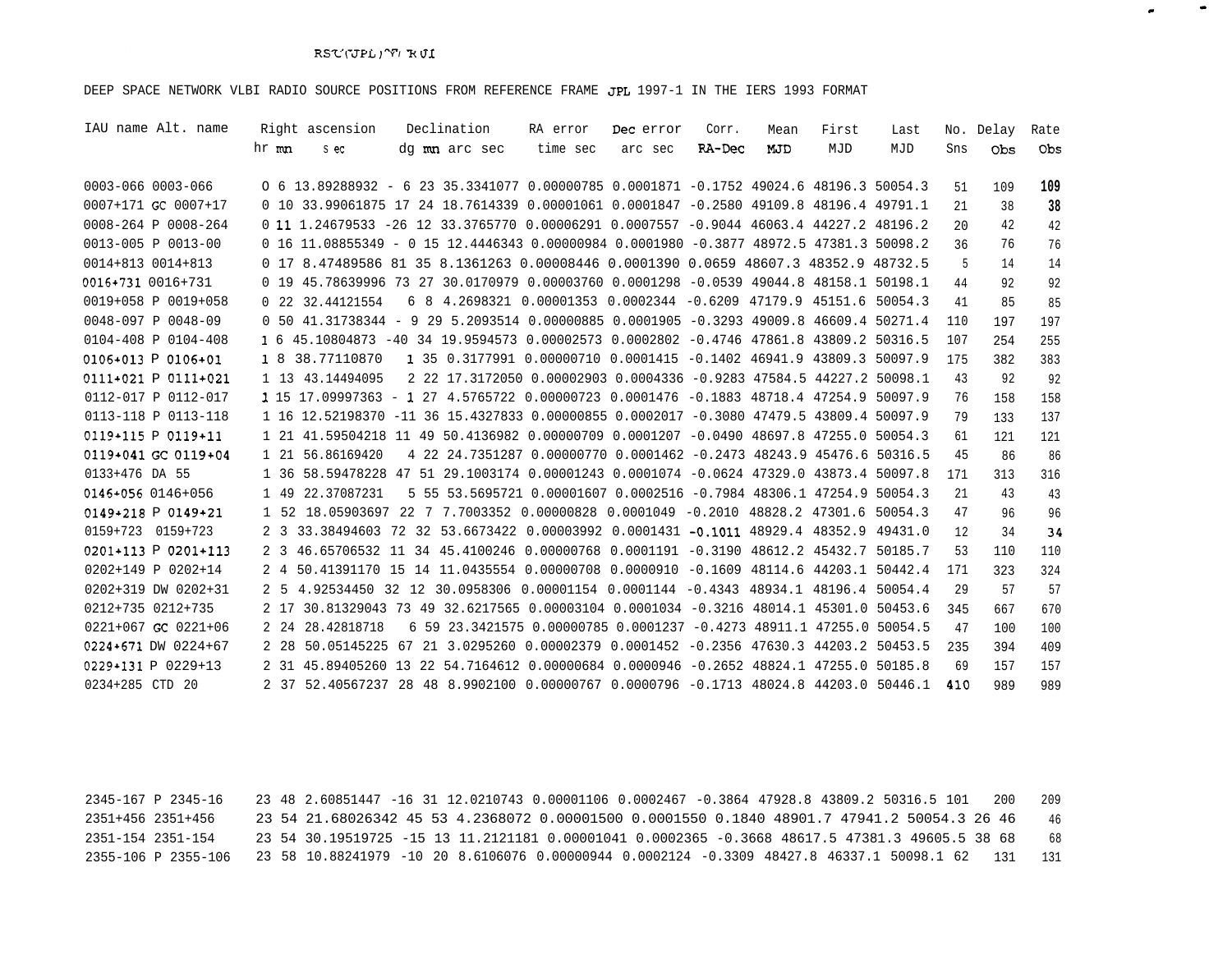## **NUMBER OF OBSERVATIONS** 92449<br>**NUMBER OF UNKNOWNS** 13629

**\* NUMBER OF UNKNOWNS 13629**

**-sOLUTION/STATISTICS**

o

| +SOLUTION/ESTIMATE  |              |              |              |                                     |                |                                                       |
|---------------------|--------------|--------------|--------------|-------------------------------------|----------------|-------------------------------------------------------|
| *INDEX TYPE CODE PT |              |              |              |                                     |                | SOLN REF_EPOCH UNIT S __ESTIMATED_VALUE ___ _ STD_DEV |
|                     | 1 STAX 1512  | 1            | $\mathbf{1}$ | 93:001:00000<br>m                   | $\overline{2}$ | $-2$ .3504437993214D+06 1.0355D-02                    |
|                     | 2 STAY 1512  | 1            | 1            | 93:001:00000<br>m                   | $\overline{2}$ | $-4$ .6519808089172D+06 1.3146D-02                    |
| $\mathsf{3}$        | STAZ 1512    | $\mathbf 1$  | $\mathbf 1$  | m<br>93:001:00000                   | $\overline{2}$ | 3.6656309664615D+06 1.2698D-02                        |
|                     | 4 VELX 1512  | 1            |              | 1 93:001:00000 m/y                  | $\overline{a}$ | $-2.0136246143378D-02$ 8.8096D-04                     |
|                     | 5 VELY 1512  | $\mathbf{1}$ |              | 1 93:001:00000 m/y                  | $\overline{a}$ | 5.6033444858883D-03 1.2136D-03                        |
|                     | 6 VELZ 1512  | $\mathbf 1$  |              | 1 93:001:00000 m/y                  | $\overline{a}$ | $-4$ .8637904201159D-03 1.1947D-03                    |
|                     | 7 STAX 1513  | $\mathbf{1}$ |              | 1 93:001:00000<br>m                 | $\sqrt{2}$     | $-2$ , 3511291735901D+06 7.3196D-03                   |
|                     | 8 STAY 1513  | $\mathbf{1}$ | $\mathbf{1}$ | 93:001:00000<br>${\mathfrak m}$     |                | 2 -4 .6554770809186D+06 1.0451D-02                    |
| 9                   | STAZ 1513    | 1            |              | $1$ 93:001:00000<br>$\mathfrak m$   | $\overline{a}$ | 3.6609569479806D+06 9.9325D-03                        |
|                     | 10 VELX 1513 | $\mathbf{1}$ |              | 1 93:001:00000 m/y                  |                | 2 -2.0119239915190D-02 8.8096D-04                     |
|                     | 11 VELY 1513 | $\mathbf{1}$ |              | $193:001:00000$ m/y 2               |                | 5.6046968803628D-03 1.2136D-03                        |
|                     | 12 VELZ 1513 | $\,1$        |              | 1 93:001:00000 m/y 2                |                | $-4.8672957585545D-03$ 1.1947D-03                     |
|                     | 13 STAX 1514 | 1            |              | 1 93:001:00000 m                    | 2              | $-2.3536212385437D+06$ 5.6311D-03                     |
|                     | 14 STAY 1514 | $\mathbf 1$  |              | 1 93:001:00000<br>m                 |                | 2 -4.6413415169409D+06 6.6330D-03                     |
|                     | 15 STAZ 1514 | 1            |              | 1 93:001:00000<br>m                 | $\overline{a}$ | 3.6770523518188D+06 7.4986D-03                        |
|                     | 16 VELX 1514 | $\mathbf{1}$ |              | 193:001:00000<br>m/y                |                | 2 -2 .0177458635675D-02 8.8096D-04                    |
|                     | 17 VELY 1514 | $\mathbf 1$  |              | 193:001:00000                       |                | $m/y$ 2 5.6008357953654D-03 1.2136D-03                |
|                     | 18 VELZ 1514 | $\mathbf{1}$ |              | 1 93:001:00000<br>m/y               |                | 2 -4.8729188663955D-03 1.1947D-03                     |
|                     | 19 STAX 7231 | $\mathbf{1}$ |              | 1 93:001:00000 m                    | 2              | $-2.3535387770911D+06$ 4.1347D-03                     |
|                     | 20 STAY 7231 | $\mathbf{1}$ |              | 1 93:001:00000<br>m                 |                | 2 -4.6416494818184D+06 5.1512D-03                     |
|                     | 21 STAZ 7231 | $\mathbf{1}$ |              | $1$ 93:001:00000<br>${\mathfrak m}$ |                | 2 3.6766700220283D+06 5.7511D-03                      |
|                     | 22 VELX 7231 | $\mathbf 1$  |              | $1\quad 93:001:00000$               |                | $m/y$ 2 -2.0176071158912D-02 8.8096D-04               |
|                     | 23 VELY 7231 | 1            |              | 193:001:00000<br>m/y                |                | 2 5.6009236761680D-03 1.2136D-03                      |
|                     | 24 VELZ 7231 | 1            |              | 1 93:001:00000<br>m/y               | $\mathbf{2}$   | $-4.8726904179098D-03$ 1.1947D-03                     |
|                     | 25 STAX 1542 | $\mathbf 1$  |              | 1 93:001:00000 m                    |                | $-4.4609810254357D+O6$ 1.6511D-02                     |
|                     | 26 STAY 1542 | $\mathbf{1}$ | $\mathbf{1}$ | 93:001:00000<br>m                   | $2^{\circ}$    | 2.6824135219860D+06 1.2216D-02                        |
|                     | 27 STAZ 1542 | $\mathbf 1$  | 1            | 93:001:00000<br>m                   | 2              | $-3$ .6745820749319D+06 1.3861D-02                    |
|                     | 28 VELX 1542 | $\mathbf{1}$ |              | 1 93:001:00000 m/y                  | $\sqrt{2}$     | $-3$ .6786492754768D-02 1.8212D-03                    |
|                     | 29 VELY 1542 | $\mathbf 1$  |              | $1\,93:001:00000$<br>m/y            | $\sqrt{2}$     | $-1.3385515935309D-03$ 9.9656D-04                     |
|                     | 30 VELZ 1542 | 1            |              | 1 93:001:00000 m/y                  | $\sqrt{2}$     | 4.0145174253283D-02 1.3097D-03                        |
|                     | 31 STAX 1543 | $\mathbf 1$  | $\mathbf{1}$ | 93:001:00000<br>m                   | $\sqrt{2}$     | $-4.4608945974864D+06$ 1.0000D-02                     |
|                     | 32 STAY 1543 | $\mathbf{1}$ | $\mathbf{1}$ | 93:001:00000<br>${\mathfrak m}$     |                | 2 2.6823615526218D+06 7.0870D-03                      |
|                     | 33 STAZ 1543 | $\mathbf{1}$ | 1            | 93:001:00000<br>${\mathfrak m}$     |                | 2 -3.6747485864160D+06 7.7142D-03                     |
|                     | 34 VELX 1543 | $\mathbf{1}$ |              |                                     |                | 1 93:001:00000 m/y 2 -3.6787044297626D-02 1.8212D-03  |
|                     | 35 VELY 1543 | $\mathbf{1}$ |              | 1 93:001:00000 m/y 2                |                | $-1.3366196690846D-03$ 9.9656D-04                     |
|                     | 36 VELZ 1543 | 1            |              | 1 93:001:00000 m/y 2                |                | 4.0144284997659D-02 1.3097D-03                        |
|                     | 37 STAX 1545 | $\mathbf{1}$ |              | 1 93:001:00000<br>m                 | $\overline{a}$ | $-4$ .4609352643697D+06 7.7559D-03                    |
|                     | 38 STAY 1545 | $\mathbf{1}$ |              | $193:001:00000$ m                   | $\overline{2}$ | 2.6827657110815D+06 5.0122D-03                        |
|                     | 39 STAZ 1545 | $\mathbf{1}$ |              | 1 93:001:00000<br>m                 | $\overline{a}$ | $-3$ .6743814104745D+06 5.5994D-03                    |
|                     | 40 VELX 1545 | 1            |              | 1 93:001:00000 m/y                  | $\overline{2}$ | $-3$ .6787729207961D-02 1.8212D-03                    |
|                     | 41 VELY 1545 | $\mathbf 1$  |              | 1 93:001:00000<br>m/y               | $\overline{2}$ | $-1.3398954555944D-03$ 9.9656D-04                     |
|                     | 42 VELZ 1545 | $\mathbf{1}$ |              | 1 93:001:00000 m/y                  | $\overline{a}$ | 4.0147814731361D-02 1.3097D-03                        |
|                     | 43 STAX 1561 | $\mathbf{1}$ |              | 1 93:001:00000<br>m                 | 2              | 4.8492452139737D+06 1.2595D-02                        |
|                     | 44 STAY 1561 | $\mathbf{1}$ |              | $193:001:00000$ m                   | 2              | $-3$ .6027818087934D+05 8.8439D-03                    |
|                     | 45 STAZ 1561 | 1            | 1            | 93:001:00000<br>m                   | 2              | 4.1148844590359D+06 1.3586D-02                        |
|                     | 46 VELX 1561 | 1            |              | 1 93:001:00000 m/y                  | $\overline{c}$ | $-1.1654605390581D-02$ 1.4368D-03                     |
|                     | 47 VELY 1561 | 1            |              | 1 93:001:00000 m/y                  | 2              | 2.2379158871871D-02 1.3126D-03                        |
|                     | 48 VELZ 1561 | $\mathbf{1}$ |              | 1 93:001:00000 m/y                  | 2              | 2.1351982141056D-02 1.7890D-03                        |
|                     | 49 STAX 1563 | $\mathbf{1}$ |              | 1 93:001:00000<br>m                 | 2              | 4.8490926472865D+06 6.8346D-03                        |
|                     | 50 STAY 1563 | $\mathbf{1}$ |              | $193:001:00000$ m                   | $\overline{2}$ | $-3$ .6018058421696D+05 7.2633D-03                    |
|                     | 51 STAZ 1563 | 1            |              | 1 93:001:00000<br>m                 | 2              | 4.1151091245031D+06 9.5856D-03                        |